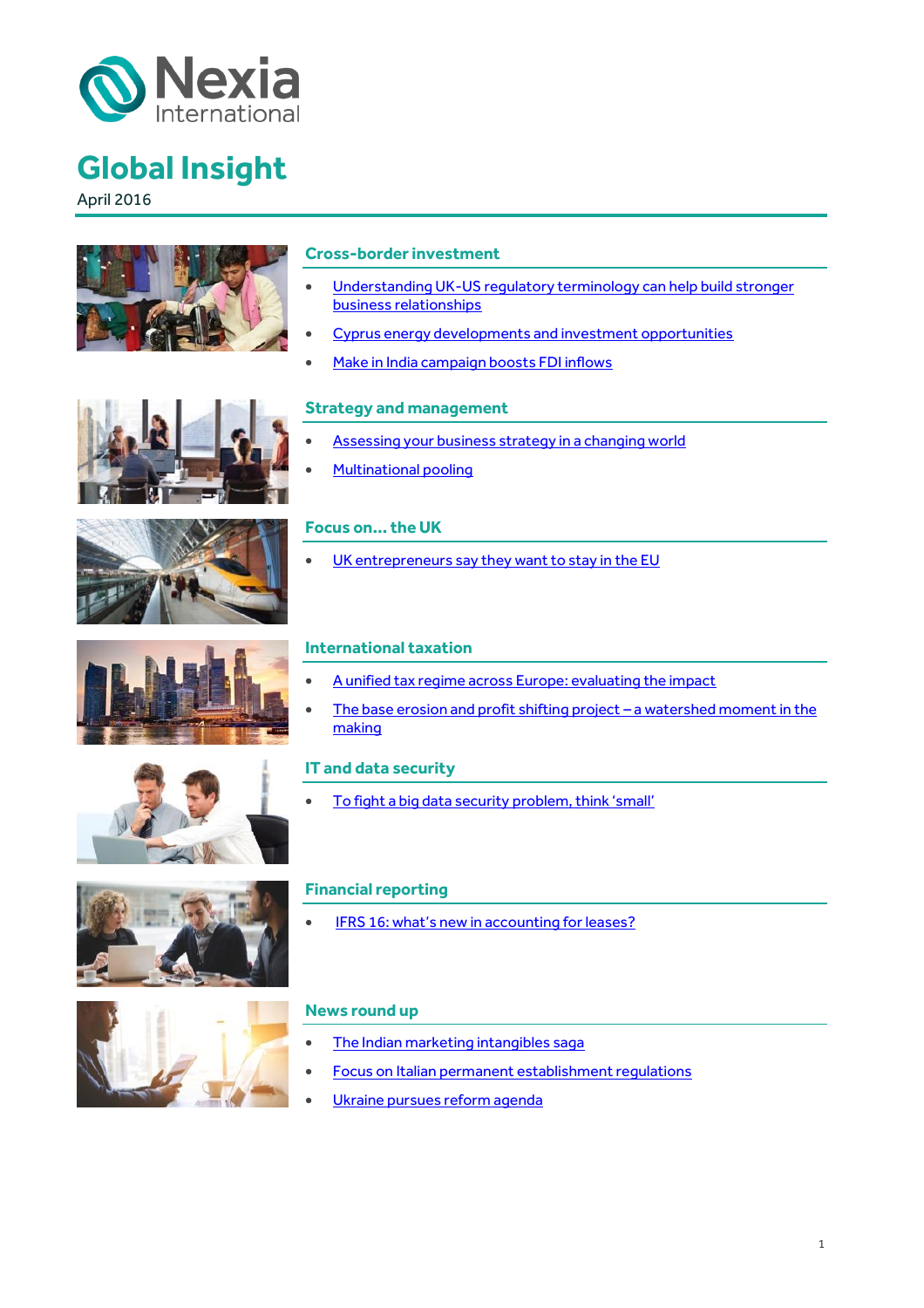

April 2016

## <span id="page-1-0"></span>**Understanding UK-US regulatory terminology can help build stronger business relationships**

Familiarity with the differences between regulatory climates can help strengthen relations and increase the ability to navigate global challenges with greater success.



"Each time I must choose between you and Roosevelt, I shall choose Roosevelt." These were Winston Churchill's words to France's Charles de Gaulle shortly before D-Day, signifying the strength of the British-American alliance. Even now, as Britain considers its future relationship with the European Union, many of its citizens agree there is still one country they will never walk away from.

The UK is the single biggest contributor of foreign direct investment in the US (approximately US\$42bn), and the US gladly returns the compliment (approximately US\$16bn). However, despite the mutual respect and trust, shared trade opportunities and common language, a few regulatory matters still

manage to get lost in translation. Here's a brief list of the concepts that can stymie people on either side of the pond as they conduct business between the two countries.

- **Public records**  in the UK, Companies House requires incorporated entities to publish business financial data and personal details of the ultimate beneficial owner(s) on public record. But in the US, all financial and ownership data are retained by the IRS and kept out of the public domain.
- **Statutory audits** the UK requires an audit under statute should the subsidiary and/or its parent fall foul of the rules by virtue of its size.
- State taxation as if it wasn't bad enough tackling US federal laws and regulations, there are a further 50 states' individual taxation policies to contend with.
- **Sales tax is not VAT**  VAT in the main is a recoverable tax for businesses in the UK. Sales and use tax is not its equivalent in the US and is a direct cost for a business.
- LLC = LLP = LTD = INC don't assume that a US limited liability company (LLC) or incorporated business (INC) is the equivalent of a UK limited company (LTD), or that a limited liability partnership (LLP) is the same in each country.
- Employment rights the UK has protective rights for employees, while the US employs 'at will'. Neither is simple.

When engaging in US-UK trade, it's wise to acknowledge and understand the differences in the two countries' laws and customs, and the terms above are a good place to start.

#### **For more information, contact:**

Kevin Brown CliftonLarsonAllen, US **T:** + 1 (646) 475-8345 **E:** [kevin.brown@CLAconnect.com](mailto:kevin.brown@CLAconnect.com) [www.claconnect.com](http://www.claconnect.com/)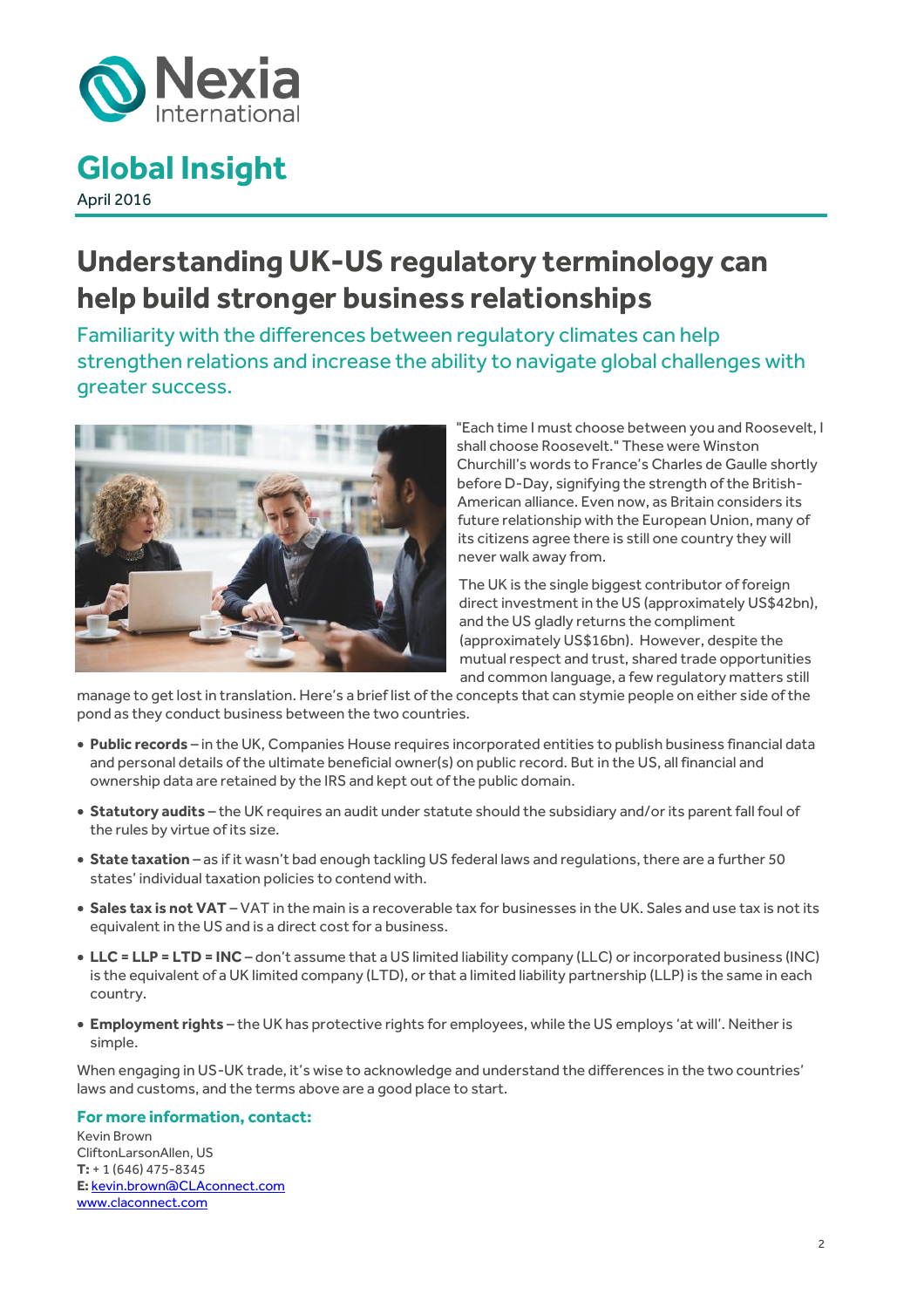

### **Global Insight** April 2016

## <span id="page-2-0"></span>**Cyprus energy developments and investment opportunities**



Cyprus is becoming a key energy player in the eastern Mediterranean sea region following the recent offshore discovery of natural gas resources. As a member of the EU, with an open market economy and established international shipping and tourism industries, investment opportunities in the country are worth considering.

In recent years, substantial natural gas resources have been discovered offshore in the Levant Basin, along with possible recoverable oil reserves, offering Cyprus significant opportunities to develop its energy sector.

Since the discovery of the Aphrodite field by a US oil company in 2011, the country has gone through two bidding rounds for 'blocks,' giving companies exclusive exploration rights in Cyprus' Exclusive Economic Zone (EEZ). Energy companies from the US, UK, Israel, France, Italy and South Korea now hold a large percentage of these blocks and the Government has now announced the launch of a third bidding round.

#### **Infrastructure improvements**

A key focus for exploiting Cyprus' natural gas reserves is the construction of a Liquefied Natural Gas (LNG) storage facility. A storage facility is planned at the site of the LNG terminal in Vasilikos in Cyprus for the storage of gas from the Levant Basin of Israel in liquefied form. This location could make it a potential source of gas to Egypt.

The country is also considering its options for constructing a pipeline to transport natural gas to either Egypt or Europe. One proposal is for the transportation of natural gas between Egypt and Cyprus through a direct pipeline, while another is an East Med pipeline that would transport gas from offshore Cyprus to mainland Greece and the rest of the EU.

Construction of the VTTV oil storage terminal was completed in November 2014 costing approximately EUR300m and with a storage capacity of 28 tanks of gasoline, diesel, jet fuel and gasoil. A second phase is now under development to increase the storage capacity by a further 13 tanks with an additional investment of EUR105m. Cyprus has the potential to become a regional fuel hub thanks to its strategic location, connecting Europe and the Black Sea with markets in the Middle East and Asia. The widening and deepening of the Suez Canal could also significantly increase traffic in the region and bring more opportunities to Cyprus, which is likely to entice more oil product transhipment opportunities to its shores.

#### **Why invest in Cyprus?**

These developments present a number of potential opportunities to invest in Cyprus, including taking advantage of the unallocated exploration blocks. There may also be opportunities resulting from the storage terminals, and the fact that Cyprus is at the crossroads of major international energy routes. Additionally, the country's status as a shipping maritime centre as well as its attractive tax system and strategic location, make it a worthwhile consideration.

#### **For more information, contact:**

Michael Mavrommatis Nexia Poyiadjis, Cyprus **T:** +357 22 456111 **E:** [michael.mavrommatis@nexia.com.cy](mailto:michael.mavrommatis@nexia.com.cy) [www.nexiapoyiadjis.com](http://www.nexiapoyiadjis.com/)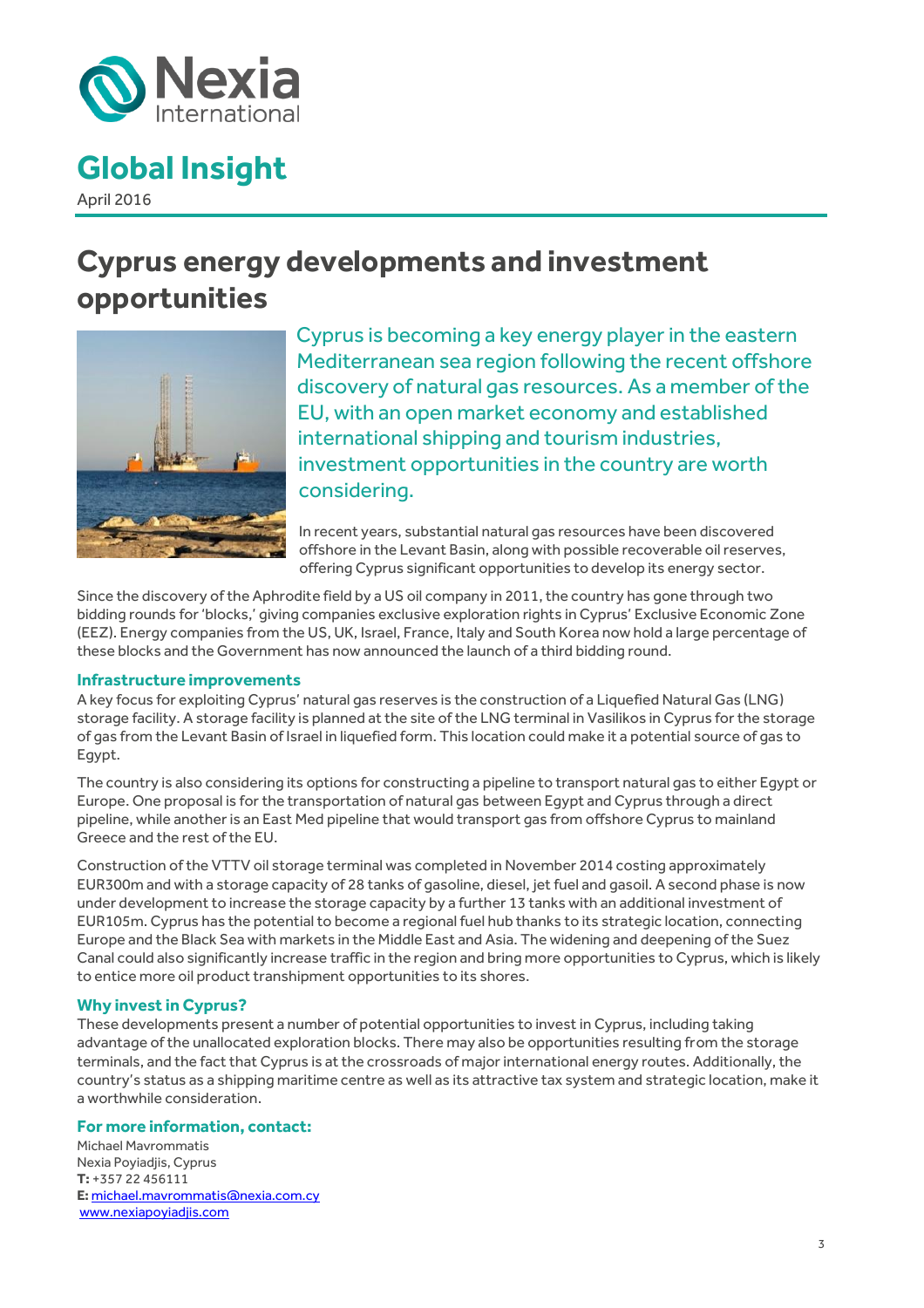

April 2016

### <span id="page-3-0"></span>**Make in India campaign boosts FDI inflows**

Foreign direct investment in India is on the up thanks to incentives aimed at foreign companies.

The Indian Government's 'Make in India' campaign has received significant attention from countries across the globe. With the core objective of making India a global manufacturing hub by building the country's capabilities and incentivising foreign companies to set up their facilities in India, the initiative has led to some important policy reforms and process improvements.

Focusing on 25 key sectors, the campaign has brought in significant reforms such as higher limits for foreign direct investment (FDI) and simplified investment norms for several sectors, including railways, defence, insurance and medical devices. The campaign has been supplemented by initiatives to make it easier to do business in India –



simplifying processes of incorporation and obtaining clearances, easing regulatory requirements, digitising regulatory processes, along with various other state-specific initiatives. With the help of these campaigns, India has become one of the most favourable investment destinations in the world.

Since the launch of the Make in India campaign in September 2014, gross FDI inflows have increased substantially, by 32% to US\$64.8bn, compared with a 16% increase in the 15 months before the campaign. The main sectors attracting investment include services, construction development, computer hardware and software, telecommunications and automotive.

#### **What's next?**

In order to showcase the impact of the campaign and its achievements, and the potential of design and innovation across India's manufacturing sectors, the Government held a 'Make in India Week' in February 2016 in Mumbai. The event saw an investment commitment of over US\$221bn, along with the announcement of several new policy reforms and investment plans. The Government has stated that in the coming year, it aims to further improve the environment for investors, help start-ups and small and medium enterprises to scale up operations, and promote quality jobs through innovation and by developing a design ecosystem.

The campaign's immense success, despite sluggish global growth, is a positive sign for India's future. While the world economy expanded by 3.1%, India witnessed robust growth of 7.6% in 2015-2016, becoming the fastestgrowing major economy in the world, with further acceleration expected over the next two years. Manufacturing activity contributed 17.4% to the total value added to the economy in 2015-2016, and manufacturing growth, as measured by the Index of Industrial Production, accelerated to 3.1% during April–December 2015, from 1.8% in the same period of 2014.

While expectations of a global revival may be weak, it's evident that prospects for India remain bright.

**For more information, contact:**

Manoj Gidwani SKP, India **T**: +91 22 6730 9000 **E**[: manoj.gidwani@skpgroup.com](mailto:manoj.gidwani@skpgroup.com) [www.skpgroup.com](http://www.skpgroup.com/)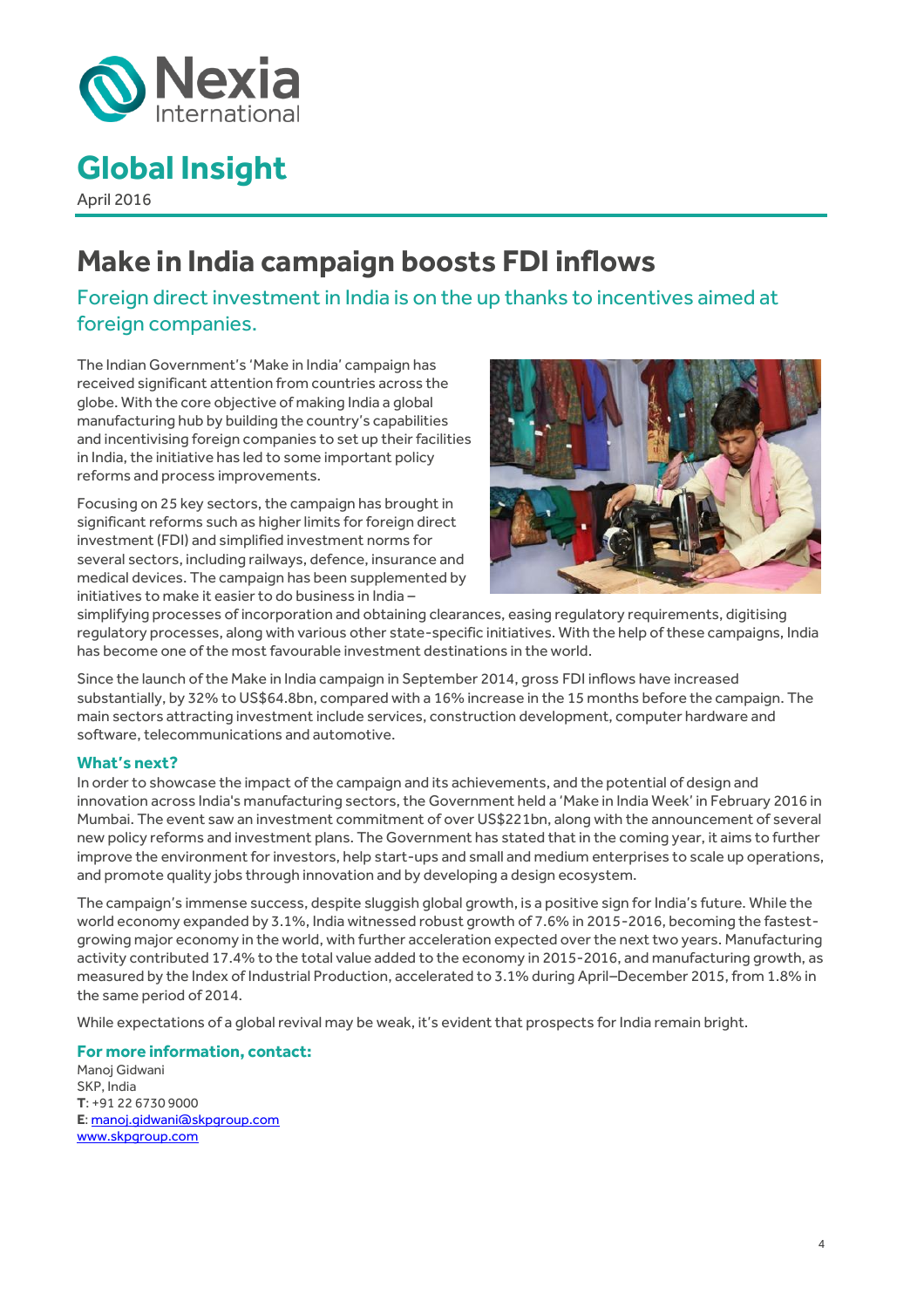

April 2016

### <span id="page-4-0"></span>**Assessing your business strategy in a changing world**

Finding the right advisers is a key part of keeping a business strong, despite a changing marketplace.



"It is not the strongest of the species that survives, nor the most intelligent. It is the one that is most adaptable to change," according to Charles Darwin. Although Darwin was referring to the evolution of mankind, this principle applies equally to many businesses that have managed to stay afloat through the financial difficulties of the last decade.

Managing change is vital to the success of a business at every stage of its lifecycle – from incorporation, to operations restructuring or transformation, to succession or exit. Finding adaptable business solutions and the right professional support are just as critical.

Shareholders and management teams around the world need to ask

the same post-financial crisis questions: What's the best direction for my company to take? How can we better adapt to a changing market? How can we improve operational efficiency? In order to improve a company's competitive edge, the answers to these questions may lie in, for example, restructuring, business remodelling or acquisitions.

#### **Assessing the status quo**

Even if major change isn't necessary or desired immediately, it's critical to have an accurate assessment of the current situation, along with potential scenarios and prospects for the future.

The first step is to analyse the position of the business – and not just in terms of operations, finances, legal matters, HR or marketing. Business leaders should also be aware of the regulatory environment that may impact their operations and structure as part of their strategic planning, from both a local and international point of view. Business leaders need to have a complete, holistic view of their business if they are to successfully devise a strategic plan that will serve their specific interests over the long term.

#### **Finding the right strategic partner**

The ideal adviser will be a specialist who can work collaboratively with management and help with decisionmaking. It's important to have an unbiased picture of the company's current position as well as an achievable vision for the future. So it's critical to carefully consider the best person for the job of creating a future strategy. People within the business will tend to view it with 'insider' eyes, so they may not be in the best position to do this.

Beyond having the right skills, an adviser should be able to identify and develop the optimal solution from a range of possible scenarios, choosing the one that best suits and serves both the interests of the shareholders and the market environment.

The adviser should be adept at using diagnostic tools as the basis of a strategic assessment and at getting feedback from each of the key areas of the business. A business valuation is often helpful for business leaders to position themselves in their market and gain an objective view of their status.

Although we live in an uncertain world, proper planning and having the right team in place can make all the difference in preparing for change.

#### **For more information, contact:**

Gyöngyi Ferencz VGD Ferencz & Partner Kft., Hungary T: +36 1 225 7575 E[: gyongyi.ferencz@vgd.hu](mailto:gyongyi.ferencz@vgd.hu) [www.vgd.eu](http://www.vgd.eu/)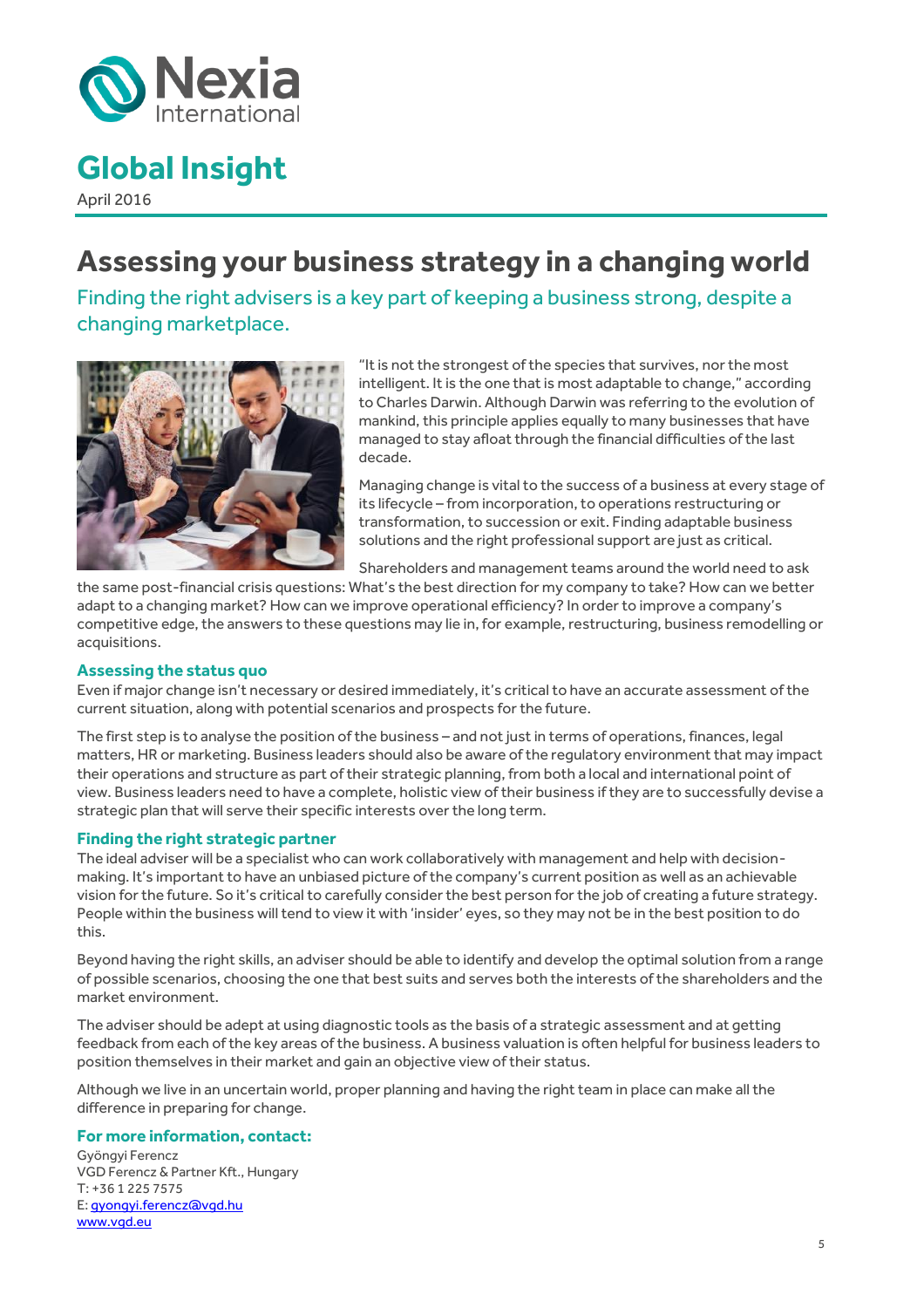

April 2016

## <span id="page-5-0"></span>**Multinational pooling**

Multinational businesses of all sizes can reap the rewards offered by pooling employee benefit plans

Multinational pooling is a mechanism that allows multinational companies to combine the insured employee benefit plans of their subsidiaries in different countries with a multinational pooling network. These insured benefits can then be 'experience rated' to take overall claims performance into account and an overall surplus or loss can then be determined.

Where a surplus arises, rather than being retained by insurers on a plan-by-plan basis, it is returned (less expenses) to the multinational as a dividend. If claims performance is such that a deficit arises, this can be carried forward or covered by stop



loss insurance. Over the medium-to-long term, 8% to 15% of premiums can typically be returned as dividends. Importantly, plans remain insured in each country with local insurers benefiting from normal terms, conditions, administration and local claims settlement. Premium rates are set locally by insurers who compete on price and service quality in each country. Pooling can also offer improved visibility of local plans, and in certain circumstances can result in improved terms at a local level.

#### **A growth sector**

There are eight major pooling networks operating in various forms. They are either owned by insurers with a regional or global presence or are independent. Independent networks generally have a wider geographical coverage and have the ability to select leading insurers in each country as local members. Pooling offers firms the potential to realise economies of scale and to reduce the cost of their employee benefits provision through the payment of multinational dividends, while in each country, maintaining contracts with leading local insurers ensures that the best terms are achieved for the firm. Given the trend towards higher premium rates in some countries and the increasing globalisation of business, the use of multinational pooling can only be expected to grow.

Pooling is not only the preserve of large companies: several networks offer small groups pooling, which is designed to allow smaller multinational businesses to take advantage of pooling with other similar-sized companies while being protected from variations in their own claims performance. There are usually no minimum employee or premiums criteria to join, provided there are insured contracts in at least two countries. Any losses are generally not carried forward. One of the leading small group pools has generated a dividend of an average of 13.94% over the period from 2011 to 2015.

Although it's often overlooked, pooling has the potential to add significant value to the employee benefit programmes of multinational companies.

**For more information, contact:** Barrie Brown Smith & Williamson **T:** +44 141 222 5035 **E:** [barrie.brown@smith.williamson.co.uk](mailto:craig.arends@claconnect.com) [www.smith.williamson.co.uk](http://www.smith.williamson.co.uk/)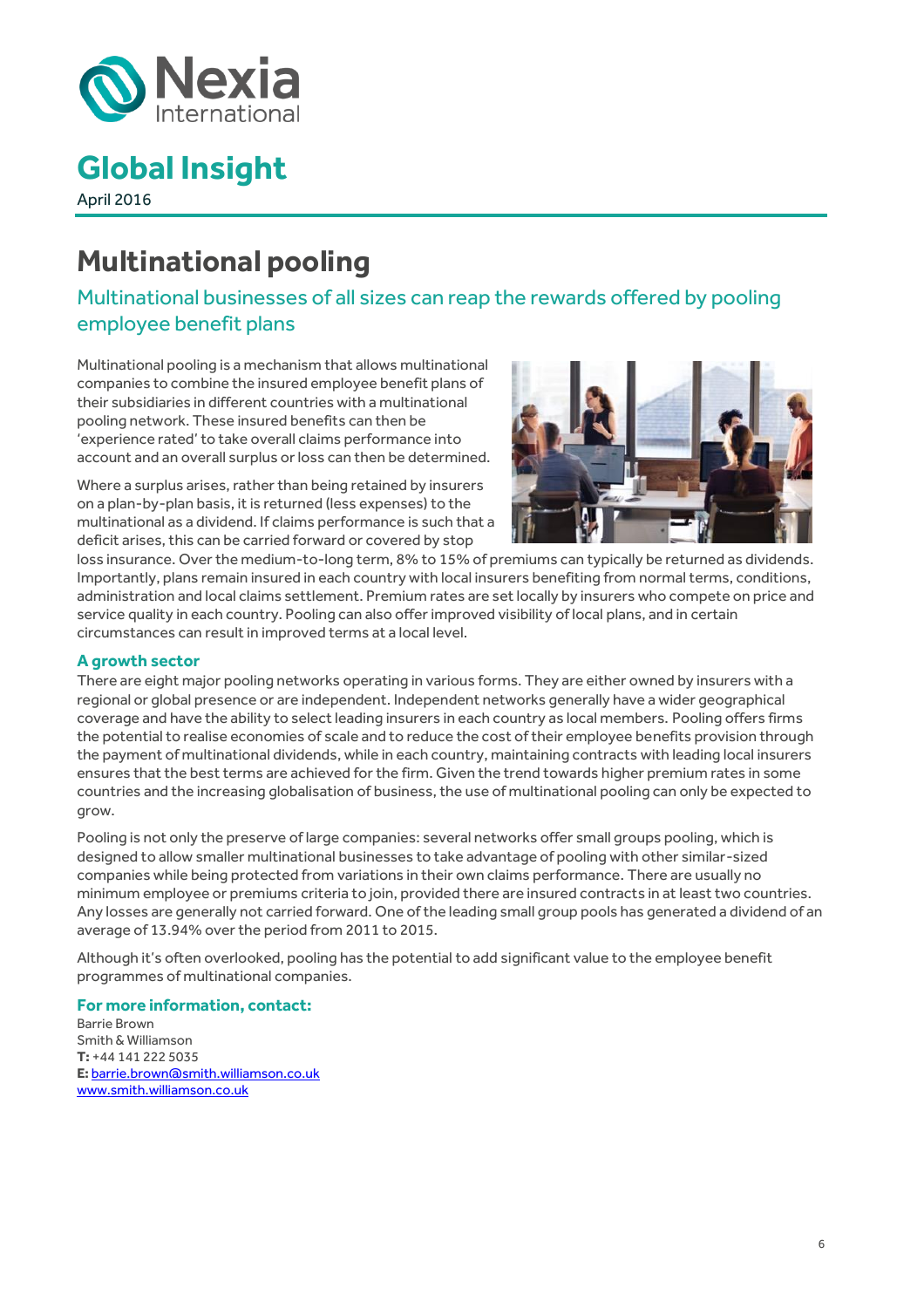<span id="page-6-0"></span>

April 2016

### **UK entrepreneurs say they want to stay in the EU**



The consensus among UK entrepreneurs is that the UK should remain in the EU, albeit a potentially reformed one, according to a survey by Nexia member firm Saffery Champness.

The results of the second Saffery Champness Entrepreneurs Survey provide a snapshot of UK entrepreneurs' views on a range of topics, from their plans for growth over the next 12 months to their outlook on Europe.

The survey reveals that UK entrepreneurs are reporting better results and increased growth in headcounts across their businesses. However, it also reveals increasing uncertainty about the business environment that lies ahead.

#### **How important is Europe?**

When asked how they would vote in a referendum on whether the UK should remain in the EU, 67% of entrepreneurs said they would vote to stay while 9% said they would vote to leave. This compares to 17% who had said that they would vote to leave in 2014.

This is in spite of the fact that fewer entrepreneurs thought the UK's relationship with Europe was important to their business this year: 48% of those surveyed in 2015, which represents a drop from 53% of those surveyed in 2014.

Whilst almost a quarter of respondents had not made up their mind at the time of the survey, the overall consensus from UK entrepreneurs seems to be to remain in the EU (albeit a potentially reformed one).

#### **The business environment**

Respondents also identified the three most important current challenges to business success. These remain unchanged for the second consecutive year: availability of skilled labour was seen as the most important challenge (61%); quality of the management team was the second most important challenge (57%); and economic conditions/uncertainty was also a key concern (52%).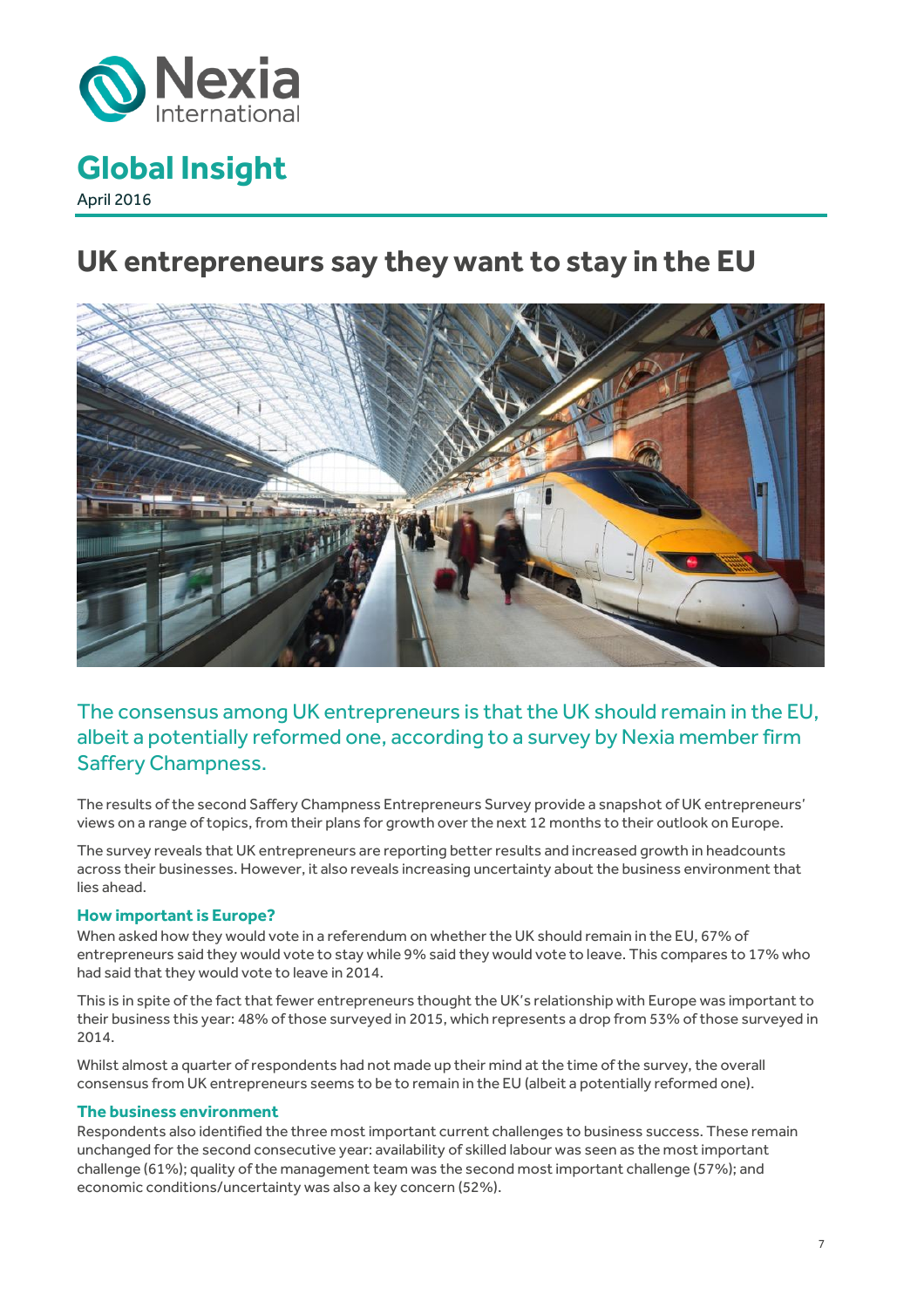

Only 25% of respondents cited the availability of external finance as one of their top three challenges in 2015, down from 40% last year – an indicator that access to finance may be steadily improving.

#### **Turnover**

More than three-quarters reported a growth in their turnover in 2015, with 61% seeing growth in excess of 5%. This compares to 67% of entrepreneurs who reported growth in turnover in 2014.

#### **Levels of confidence**

The survey reveals a slight decline in the levels of confidence among the entrepreneurs surveyed. In 2015, 78% were either very or quite confident they would achieve their business objectives over the next 12 months. This compares to 84% in 2014. While still a relatively high percentage, the level of confidence demonstrated by this latest survey, suggests that market conditions have perhaps somewhat cooled a little.

#### **Plans for growth**

The number of respondents who said they would be concentrating only on organic growth over the next year was virtually unchanged (68% in 2014 and 69% in 2015). Likewise, the number looking to make corporate acquisitions was very similar (25% in 2014 and 26% in 2015).

Just over a quarter of respondents (27%) had secured bank loan funding over the past year and 23% had secured asset finance. Just under half (45%) of respondents had not explored any forms of funding over the past year.

#### **For more information, contact:**

Julian Hedley Saffery Champness, UK **T**: +44 (0)20 7841 4000 **E**[: Julian.hedley@saffery.com](mailto:Julian.hedley@saffery.com) [www.saffery.com](http://www.saffery.com/)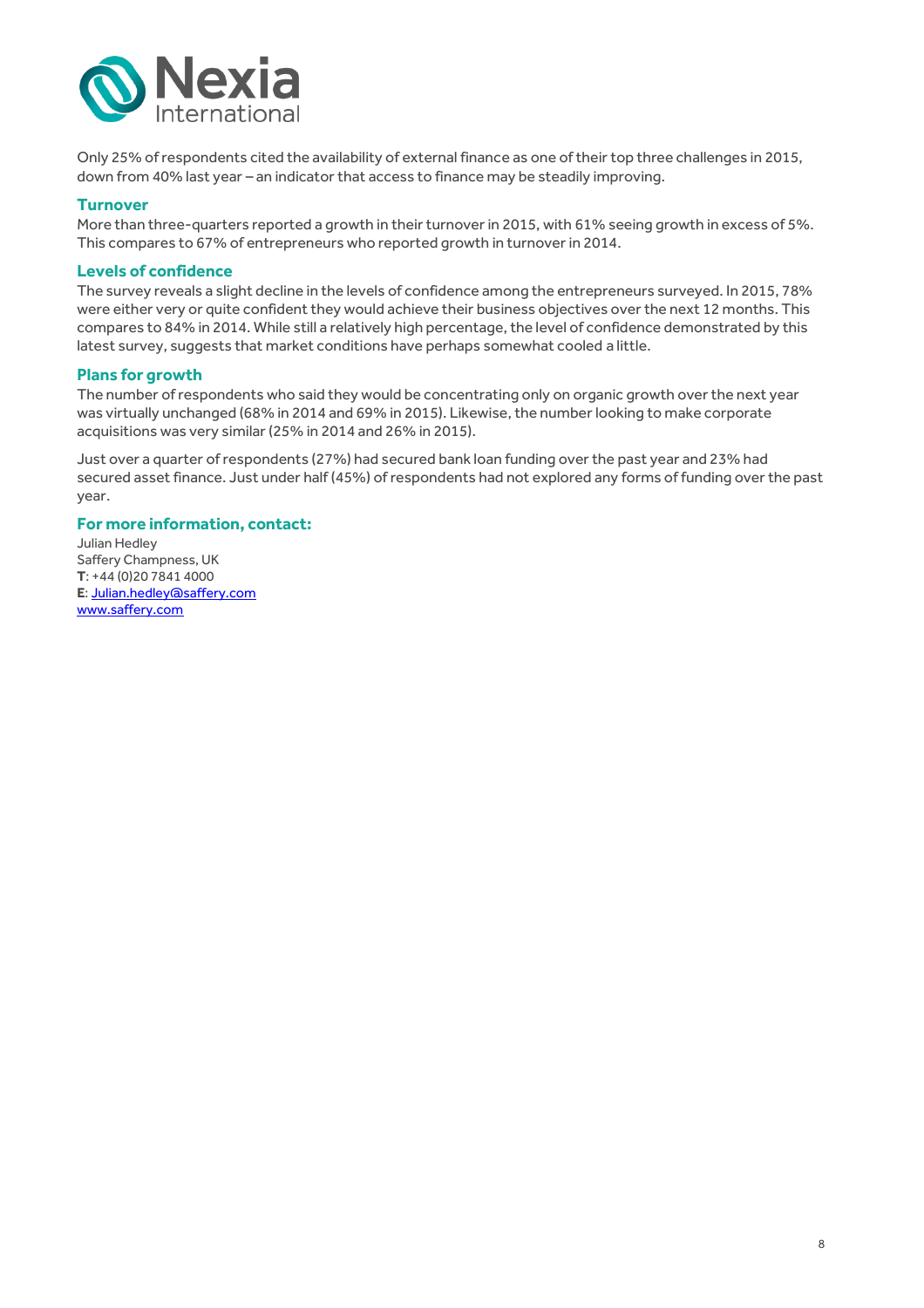

April 2016

## **A unified tax regime across Europe: evaluating the impact**

Turbulent times in the EU have caused political leaders to consider the benefits of having a unified tax regime once again.

Politicians across the EU are under pressure to address many problems, but a particular focus for the media and many voters is the issue of tax avoidance. With EU politicians needing to show consensus on a range of issues, could the introduction of a unified tax regime, a Common Consolidated Corporate Tax Base (CCCTB), across the EU provide an opportunity for a relatively 'easy' win?

Two previous attempts at a unified tax regime have failed. What are the likely consequences and will it be any more successful this time?



#### **Proposed benefits**

According to the European Commission, a CCCTB would:

- be a solution to profit shifting and corporate tax abuse within the EU by eliminating the mismatches between national tax systems
- enable a common approach to non-EU countries
- provide a unified approach in countering aggressive tax planning.

Both the European Parliament and the President of the European Commission are in favour. Corporate tax as a source of tax revenue is diminishing and changes here will have less of an impact. And, of course, the EU is supposed to be a single market.

#### **The drawbacks**

After the reduction and elimination of preferential regimes, there will be winners and losers among member states. The losers will need to raise taxes in other areas, reduce public expenditure or a mixture of both. Higher tax expenses will reduce companies' profit margins. This could mean raising prices for customers or cutting back on operations and employing fewer people. Those investing in the corporate sector could receive a lower return on their investment. Finally, if the CCCTB is introduced successfully, attention will then turn to other taxes.

#### **But will it succeed this time?**

The answer is 'probably not'. Regardless of whatever else is happening, sovereignty over fiscal policy is probably a 'red line' over which member states will not cross, particularly for those outside the eurozone. 'Austerity' is still a difficult issue in most parts of the EU, and competition between member states for tax revenues is likely to remain for some time yet.

Dividing EU consolidated taxable profit between member states is probably too difficult to resolve for the time being. Any benefit derived from the momentum generated by the OECD BEPS project will be put to the test as all countries involved with BEPS are requested to introduce changes into their domestic legislation.

#### **For more information, contact:**

Mike Adams Nexia International **T:** +44 20 7487 4648 **E:** [mike.adams@nexia.com](mailto:mike.adams@nexia.com) [www.nexia.com](http://www.nexia.com/)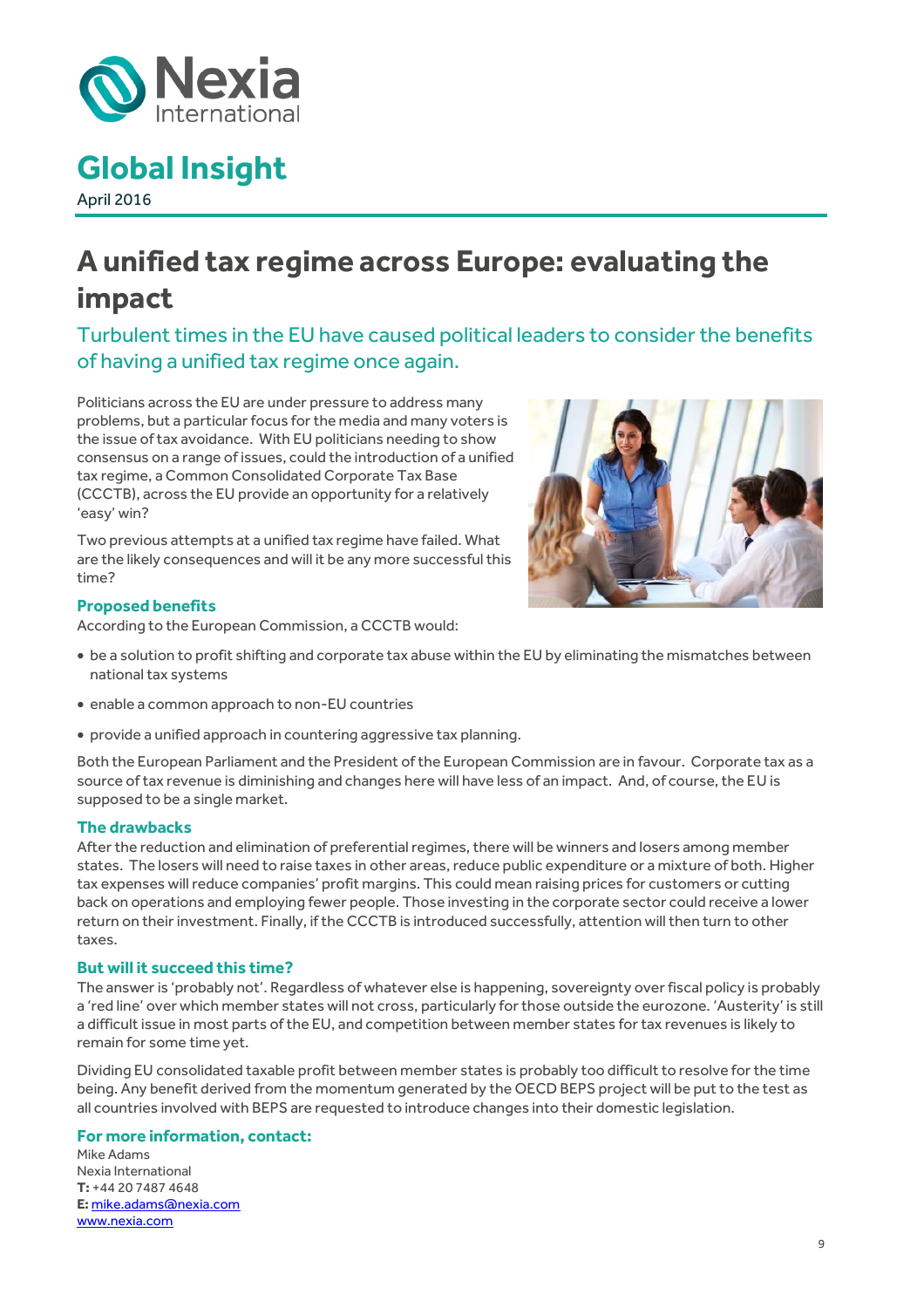<span id="page-9-0"></span>

### **Global Insight** April 2016

## **The base erosion and profit shifting project – a watershed moment in the making**



### The shake up of the global tax system is being closely monitored by low-tax countries in particular.

The OECD has announced an important series of developments regarding the base erosion and profit shifting initiative, which are of special interest to countries such as Singapore, whose business friendly environment is due in part to its competitive tax regime.

#### **BEPS comes to fruition**

On 5 October 2015, the OECD released its long-awaited final reports on all 15 focus areas under the BEPS initiative. BEPS is widely regarded as the most significant global tax overhaul in recent times, forcing multinational enterprises to rethink the way they invest and structure their operations globally. The 15 focus areas address the coherence of tax rules in order to remove loopholes at the same time as emphasising substance over form so that taxing rights are aligned with value-adding activities. BEPS also aims to address issues of transparency around tax reporting and disclosure requirements and shed light on sectors such as the digital economy which continue to challenge tax authorities around the world.

Before the final reports were released, another major milestone was reached with the signing of the Multilateral Competent Authority Agreement (MCAA) by 31 countries for the automatic exchange of Country-by-Country (CbC) reports, which is a significant component of the BEPS measures around transfer pricing. It will help tax authorities compare profits that are earned by multinational enterprises in the various countries where they operate against measures of real economic activity such as employment and sales. This could, possibly for the first time, start revealing to tax authorities the extent to which profits of multinationals are being booked in tax havens or low tax jurisdictions.

#### **The impact on individual countries: Singapore**

National tax authorities, local businesses and inward investors will be weighing up the potential impact of BEPS. Each country still has the sovereign right to set its own tax policies in response to its own domestic priorities. Singapore, for example, has been supportive of the BEPS initiative from the start. There is no doubt that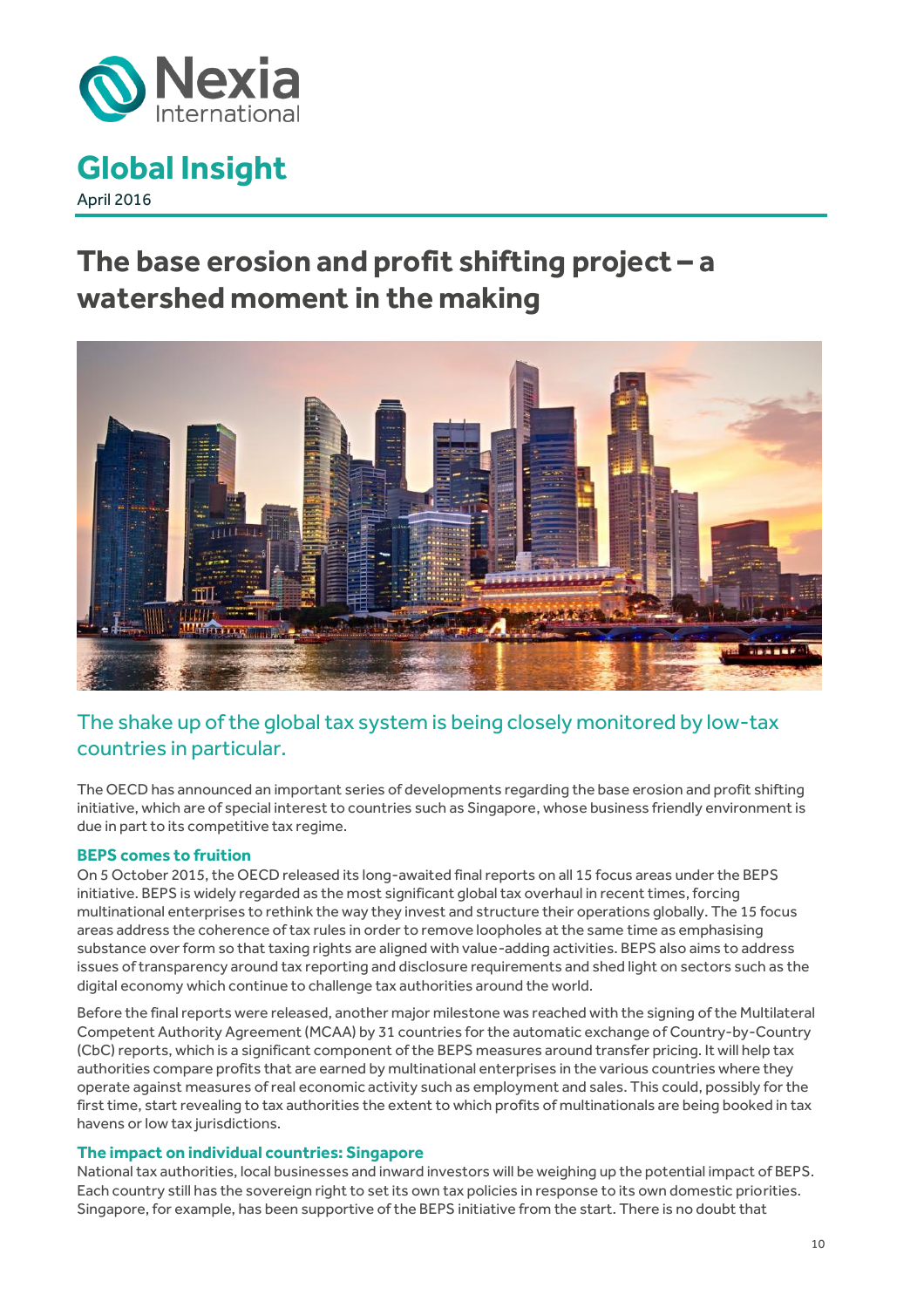

Singapore's role as one of the key locations in the Asia-Pacific region for the establishment of headquarter operations makes it acutely sensitive to developments on the BEPS front. While Singapore's role in the BEPS initiative has thus far largely been that of a passive observer, it has already been taking some cautious steps in responding to these new rules. The assessment criteria for tax incentives, for instance, is being enhanced to provide the added assurance that profit levels are commensurate with the level of activities and functions being performed in Singapore from a transfer pricing standpoint.

#### **What's next?**

The issue is not so much what reforms countries like Singapore will need to put forward but more so what measures they may need to consider in response to the reforms that other jurisdictions choose to implement in response to the final BEPS reports. While it's questionable as to whether Singapore and others will continue adopting a 'passive observer' approach to the many unfolding developments on the BEPS front, the more pertinent test would be whether they can stay nimble enough to calibrate their responses such that they maintain their tax competitiveness while ensuring that they play their part in upholding a robust and fair international tax framework.

#### **For more information, contact:**

Lam Fong Kiew Nexia TS, Singapore **T:** +65 6534 5700 **E:** [lamfongkiew@nexiats.com.sg](mailto:lamfongkiew@nexiats.com.sg) [www.nexiats.com.sg](http://www.nexiats.com.sg/)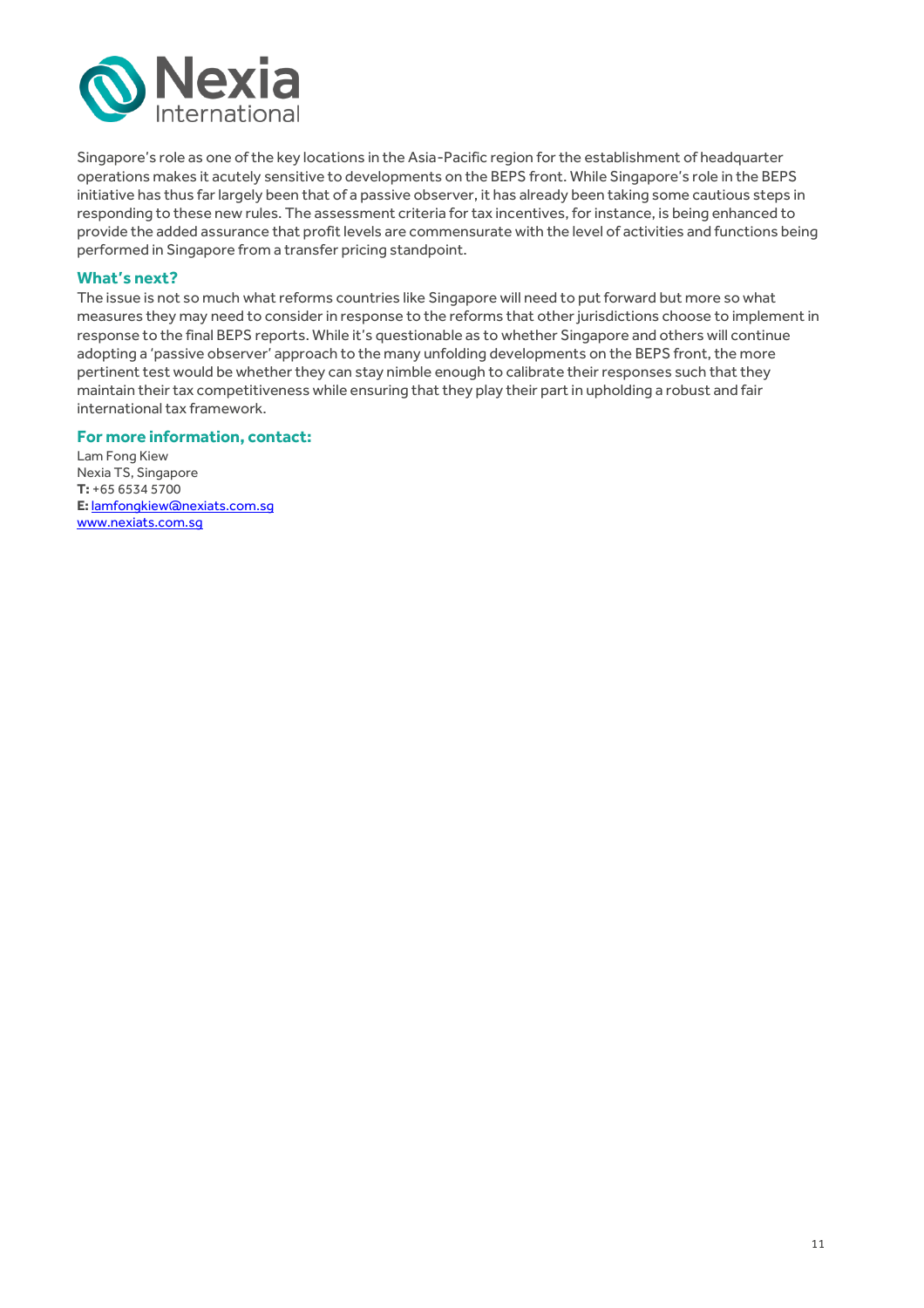

April 2016

### <span id="page-11-0"></span>**To fight a big data security problem, think 'small'**

For spammers, small is the new big, as they try to avoid detection by sending fewer messages than ever before.

Following a report from Bloomberg, more light has been cast on what is called 'artisanal spam,' or 'snowshoe' spam. Rather like how an actual snowshoe redistributes the weight of the person wearing it, snowshoe spam involves redistributing the load of a spam message across multiple IP addresses. This is done to help avoid detection by filters designed to combat spam messages sent from one IP address to many thousands of email addresses.

Spamming is about more than trying to entice recipients to buy into various stock schemes or pharmaceutical enhancers. It's also a petri dish spawning malware of all sorts. That's why it's a good idea to fight back at a similarly micro level. Here are three tips you can employ right now to help combat spam attacks.



#### **Give employees guidelines**

If you haven't already, develop clear employee guidelines for everything from clicking on links to using personal email accounts and more. Remember that employee guidelines that are not promoted internally and discussed at least annually will be as effective as a billboard in the middle of a desert.

#### **Watch out for red flags**

Whether or not it's covered in the employee guidelines document, encourage each associate to simply read the message carefully to spot any tell-tale red flags:

- A long, nearly unintelligible 'From' address. An official message from your bank probably isn't coming from an email address lik[e bank\\_name@omega.19991.ca.](mailto:bank_name@omega.19991.ca.) You might have to click 'Show details' or a similar button/command to see this information.
- Urgency that isn't being conveyed through any other communication method. If your CEO really needed US\$10m wired to an account in another country, she or he would probably do more than send an email. Be skeptical of any message touting urgency and seek colleagues' input before taking any action whatsoever.
- Generic salutations, such as 'Dear Friend,' or one you don't commonly receive. If you're commonly called Bob but you receive a message addressed to 'Robert', because it's in your email address, you'll know the sender isn't a close friend, colleague or business associate – even if the email address (which can be faked easily) suggests otherwise.

#### **Think before you hit 'send'**

If a reply absolutely MUST be sent, do so carefully. The reason there's so much spam out there (estimates are as high as 400 billion messages per day) is that it works. If a message comes across your desk that is so enticing as to require a response, consider doing the following:

 NEVER click on a link within the message itself. Conduct a search online to seek out whatever offer or information is presented.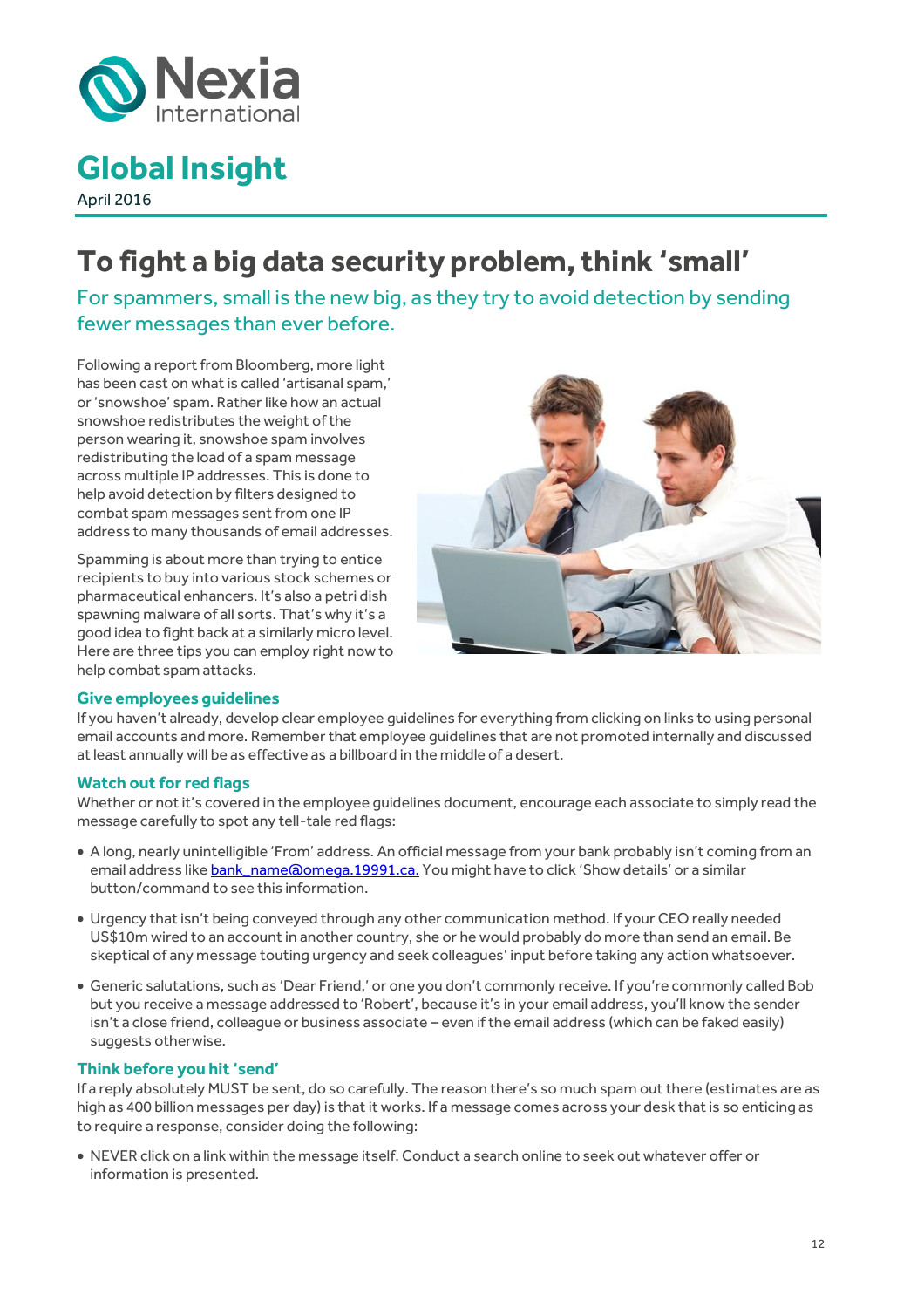

If a reply is required once you locate relevant information, don't enter your official email address into any online forms. Use a service such as 10minutemail.com to create a temporary email address that expires in, you guessed it, ten minutes.

Outsmarting even the most dedicated spammer doesn't always require a firewall and strong email filter – although you should definitely have both. Sometimes combating cyber crooks – even the 'small' ones – just takes a little bit of effort and access to the right tools.

#### **For more information, contact:**

Jessica Dore Rehmann, US T: +1 989 797 8391 E[: jessica.dore@rehmann.com](mailto:jessica.dore@rehmann.com) [www.rehmann.com](http://www.rehmann.com/)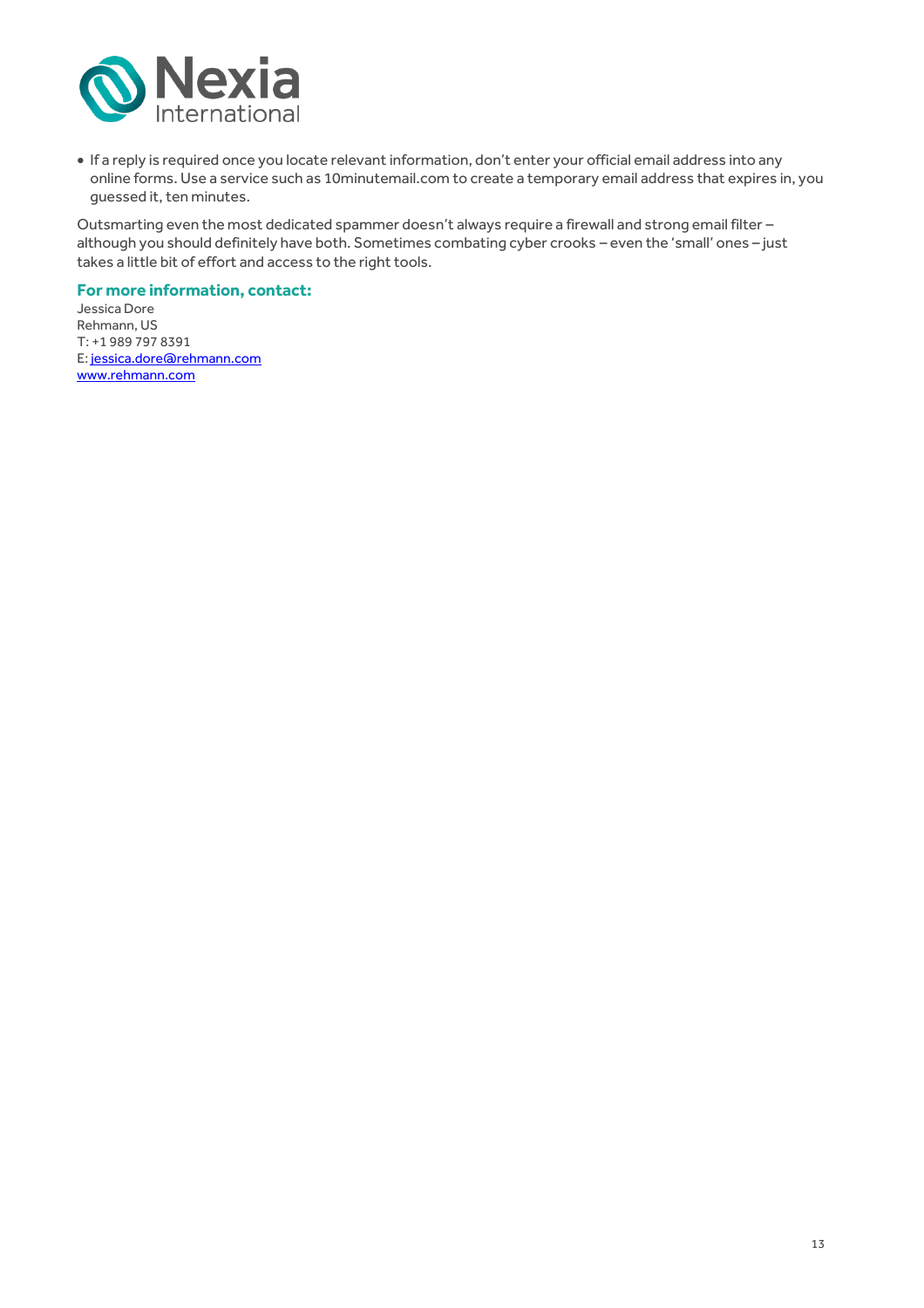

April 2016

### <span id="page-13-0"></span>**IFRS 16: what's new in accounting for leases?**

In January 2016, the International Accounting Standards Board (IASB) issued a new accounting standard, IFRS 16 Leases. This new standard supersedes the existing IAS 17 Leases and related interpretations.

A company is required to apply IFRS 16 from 1 January 2019 but it can decide to apply IFRS 16 before that date as long as IFRS 15 Revenue from Contracts with Customer is also applied.

#### **A need for change**

Leasing is widely used by many organisations, enabling them to use property, plant and equipment without incurring large initial cash outflows.

IAS 17 classified leases as either 'finance leases' or 'operating leases'. Finance leases were reported on the balance sheet, whereas operating leases were reported off the balance sheet. This led to lack of transparency about lease obligations and a failure to meet the needs of the users of financial statements.

#### **The way forward for lessee accounting**

IFRS 16 eliminates the classification of leases as finance and operating leases. All leases are to be reported on a company's balance sheet as assets and liabilities. Some exceptions exist; IFRS 16 does not require a lessee to recognise assets and liabilities for:

- 1. short-term leases (i.e. leases of 12 months or less)
- 2. leases of low-value assets, for example, leases of assets with a capital value up to US\$5,000.

The result of applying IFRS 16 will be an increase in lease assets and financial liabilities. Hence, for companies with material off balance sheet leases, there will be a change to key financial ratios which would be derived from the company's reported assets and liabilities, for example gearing ratio, current ratio, asset turnover, etc.

#### **Implications for lessors**

There are few implications for lessors. IFRS 16 substantially carries forward lessor accounting from IAS 17.

A lessor will continue to classify leases as either finance leases or operating leases applying IFRS 16, and account for those two types of leases differently. Compared to IAS 17, the new standard requires a lessor to disclose additional information about how it manages the risks related to its residual interest in assets subject to leases.

#### **Conclusion**

The IASB concluded that the benefits of IFRS 16 will outweigh the costs. Thus, IFRS 16 will result in a more faithful representation of an organisation's assets and liabilities. As a result, it will provide greater transparency about the company's financial leverage and capital employed to all market participants. This will improve comparability between companies that lease assets and companies that borrow funds to buy assets.

#### **For more information, contact:**

Manuel Castagna Nexia BT, Malta **T:** +356 2163 7778 **E:** [manuel.castagna@nexiabt.com](mailto:jeff.edwards@whitleypenn.com)

Michelle Vassallo Pulis Nexia BT, Malta **T:** +356 2163 7778 **E:** [michelle.pulis@nexiabt.com](mailto:michelle.pulis@nexiabt.com)

[www.nexiabt.com](http://www.nexiabt.com/)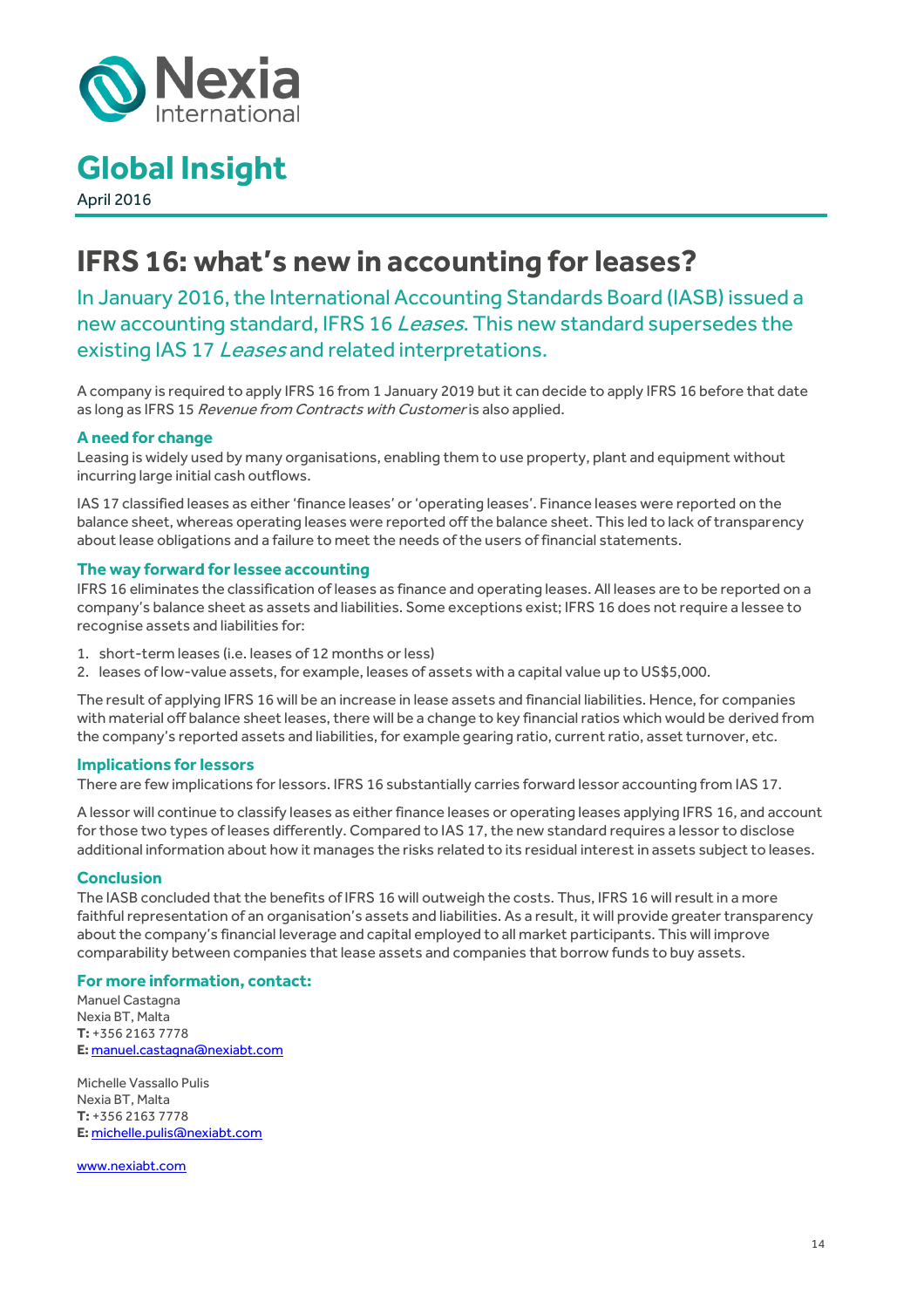

### **Global Insight** April 2016

<span id="page-14-0"></span>**News round-up**



### **The Indian marketing intangibles saga**

### How the landmark Maruti Suzuki case has affected tax legislation in India

In this era of globalisation, the momentum of growth achieved by India has attracted a multitude of multinationals (MNCs) setting up subsidiaries in the country. To safeguard diminishing tax revenues, a wide range of regulations are being introduced by the Indian Revenue Authorities (IRAs), many of which affect transfer pricing.

Over the past couple of years, MNCs across India have had to deal with a significant number of transfer pricing adjustments regarding marketing intangibles. The dispute in the Maruki Suzuki case arose because the IRAs alleged that the taxpayer had contributed to the brand (legally owned by the parent company) by incurring excessive advertisement, marketing and promotion (AMP) expenses.

The authorities used the bright line test (BLT) method to determine the excessive amount of AMP. By way of background, the BLT compares the AMP expenses incurred by the assessee with AMP expenses incurred by comparable companies. The Indian Revenue Authorities have been making transfer pricing adjustments in respect of "excessive" AMP expenditure incurred by Indian subsidiaries of foreign MNCs based on this BLT method. This approach was largely upheld by a decision in the case of LG Electronics India Pvt Ltd, and has then been applied to many other taxpayers' cases.

A number of appeals have been made to the Delhi High Court and in March 2015, a ruling in the Sony Ericsson case quashed the practice of using the BLT methodology for determining an arm's length price. It held that the AMP expenditure should be viewed as a bundled transaction as these expenses are incurred as part of distributional activities. In the Sony Ericsson case, the existence of an international transaction was not challenged. In fact, the ruling provided much needed clarification regarding the position of distributor entities.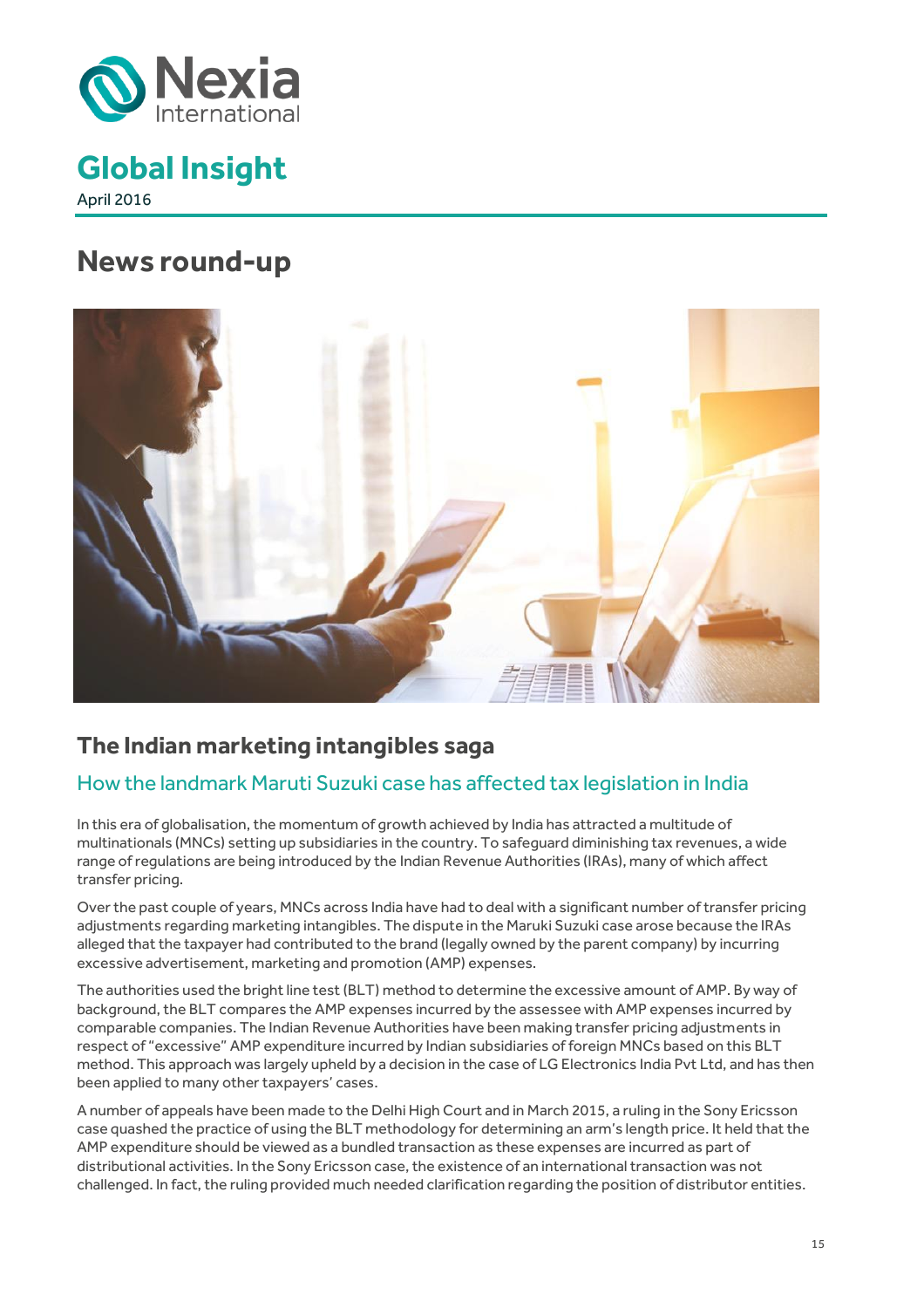

The recent landmark ruling by the Delhi High Court in the case of automobile manufacturer Maruti Suzuki India Limited has clarified that, according to Indian transfer pricing regulations, AMP expenditure incurred by manufacturing entities cannot be treated as being incurred in respect of an international transaction and so used in a review of prices charged for cross-border transactions. The court in this case distinguished the verdict laid out in the Sony Ericsson decision and, in particular, stated that:

- 1. the Sony Ericsson decision cannot apply to manufacturing entities,
- 2. BLT was not a legitimate means for determining the pricing of an international transaction.
- 3. AMP expenses do not represent an international transaction merely through the application of BLT.
- 4. transfer pricing adjustments cannot be made merely on the basis of the amount of AMP expenditure incurred by the taxpayer.

This ruling by the Delhi High Court is a welcome one, since it has provided a road map for how to deal with such a contentious issue. Nevertheless, relations between industry and the Government in India have drastically changed over the years following the adoption of various beneficial policies by the Government. This legal clarification safeguards the interests of many multi-national corporations and should also have a positive impact on the investor-friendly environment in India.

#### **For more information, contact:**

Amol Haryan Chaturvedi & Shah, India **T**: +91 22 4009 0645 **E**[: amol.h@cas.ind.in](mailto:amol.h@cas.ind.in) [www.cas.ind.in](http://www.cas.ind.in/)

### <span id="page-15-0"></span>**Ukraine pursues reform agenda**

During 2015, Ukraine made significant progress in implementing reforms across key areas such as the economy, education and science, although there remains a lot more to do.

The National Reforms Council has become a platform for discussion of key issues around Ukraine's future. Leaders from across the country, including the president, prime minister as well as representatives of civil society and business associations gathered 17 times in 2015 in order to express their views on the reform process. More than 30 topics were discussed and over 200 decisions were adopted, around three-quarters of which have been implemented through draft laws, laws and other legal documents.

The Council is now monitoring the progress of priority reforms, taking public reaction into account.

To view the Report of the National Reforms Council Project Management Office, visit:

[http://reforms.org.ua/sites/default/files/upload/brochura\\_eng.pdf](http://reforms.org.ua/sites/default/files/upload/brochura_eng.pdf)

#### **For more information, contact:**

Ivan Ohonovskyj Nexia DK, Ukraine T: +38 032 298 8540 E[: ivanohonovskyj@dk.ua](mailto:ivanohonovskyj@dk.ua) [www.dk.ua](http://www.dk.ua/)

### **Focus on Italian permanent establishment regulations**

Italian regulations around permanent establishment (PE) have been under the spotlight since a number of changes were introduced by a decree reforming tax ruling procedures in October 2015.

"Companies carrying out multinational activities" may start a dedicated procedure aimed at reaching a five-year validity agreement with Italy's Inland Revenue, concerning:

- a) transfer prices applied in controlled transactions and determination of assets and liabilities' fiscal value whereby an Italian company becomes non-resident or a foreign company becomes Italian tax resident
- b) identification of a foreign company's PE in Italy
- c) determination of income/loss to be attributed to the foreign company's PE in Italy
- d) payment of dividends, interest and royalties to/from foreign entities.